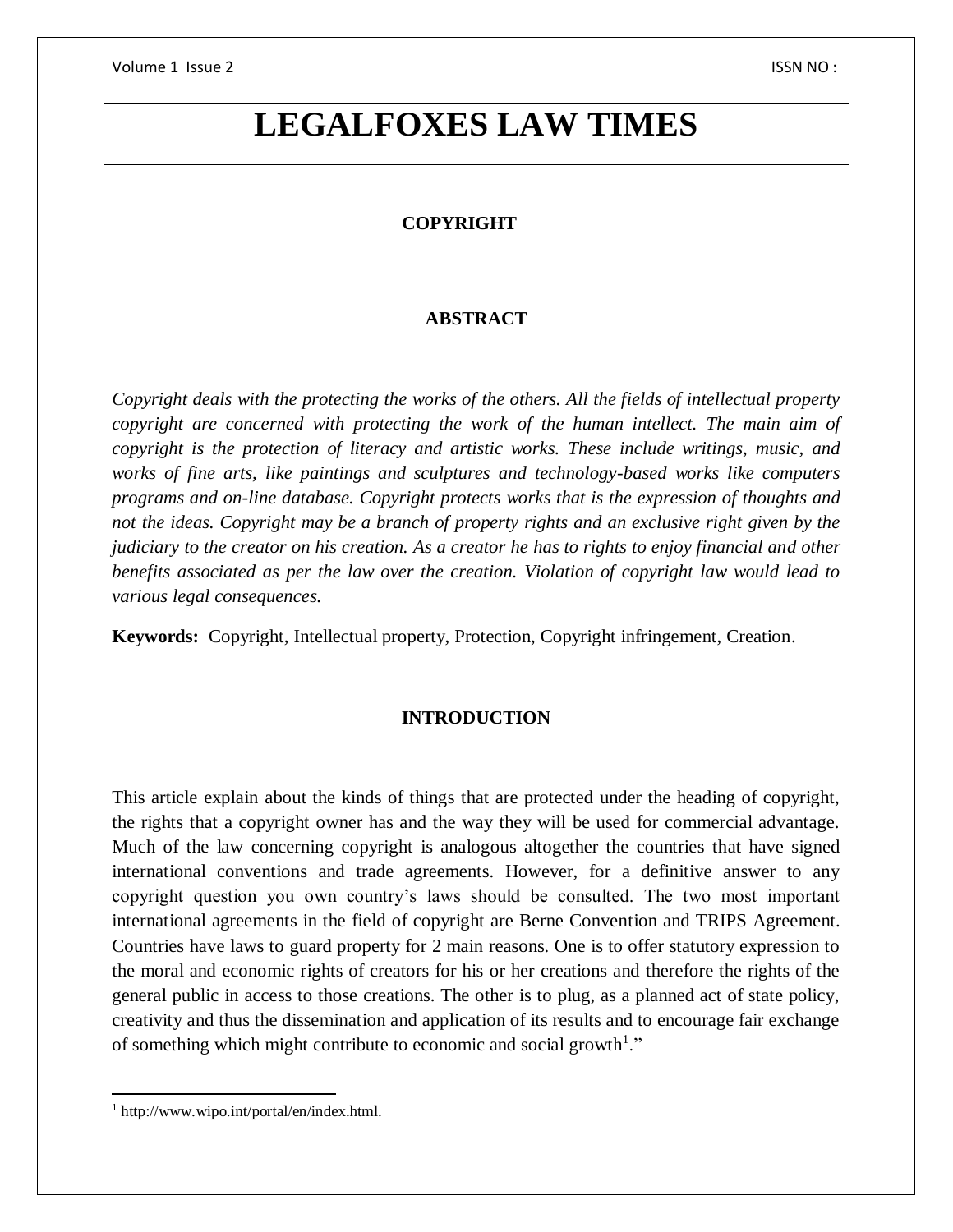#### **WHAT IS COPYRIGHT LAW?**

A copyright is an intellectual property right granted by a government that offers the owner exclusive rights to use, with some restricted exceptions, original communicatory works. For an example materials entitled to copyright protection embrace original work of fiction, non-fiction, music, inventive style, ancient style, and sculptures. Copyright law in India is ruled by the Copyright Act of 1957.

#### **COPYRIGHT PROVIDE PROTECTION OF RIGHTS**

The most important feature of property is that the owner could use it completely that's as he/she needs, which no one else will lawfully use it while not the owner's authorization. The phrase "as she/he wishes" doesn't, of course, mean that they're going to use it despite the lawfully recognized rights and interests of alternative members of society. There are two varieties of rights under copyright: economic rights, which permit the owner of rights to derive money reward from the employment of this works by others, and ethical rights, which allow the author to want bound actions to preserve the personal link between him and so the work. Copyright could be a branch of belongings. The proprietor of copyright throughout a secured work could utilize the work as he needs, and have to be compelled to keep others from utilizing it while not his approval. Thus, the rights granted under national laws to the owner of copyright throughout a protected work square measure usually "exclusive rights<sup>2</sup>": to utilize the work or to approve others to utilize the work, subject to the lawfully perceived rights and interests of others**.**

#### **RIGHTS OF REPRODUCTION**

The right of the owner of copyright to prevent others from making of his copies of his works is the most basic right under copyright. For instance the making of copies of a protected work is the act performed by a publisher who wishes to distribute copies of a text-based work to the public, whether within the sort of printed copies or digital media like CD-ROM .Also, the best possible of a phonogram maker to make and appropriate minimal plates (CDs) containing recorded exhibitions of melodic works is predicated , to some degree, on the approval given by the writers of such attempts to breed their syntheses inside the chronicle.. Therefore, the proper to regulate the act of reproduction is that the legal basis for several sorts of exploitation of protected works. Some law incorporate a privilege to approve conveyance of duplicates of works; clearly, the best

<sup>2</sup> http://www.wipo.int/portal/en/index.html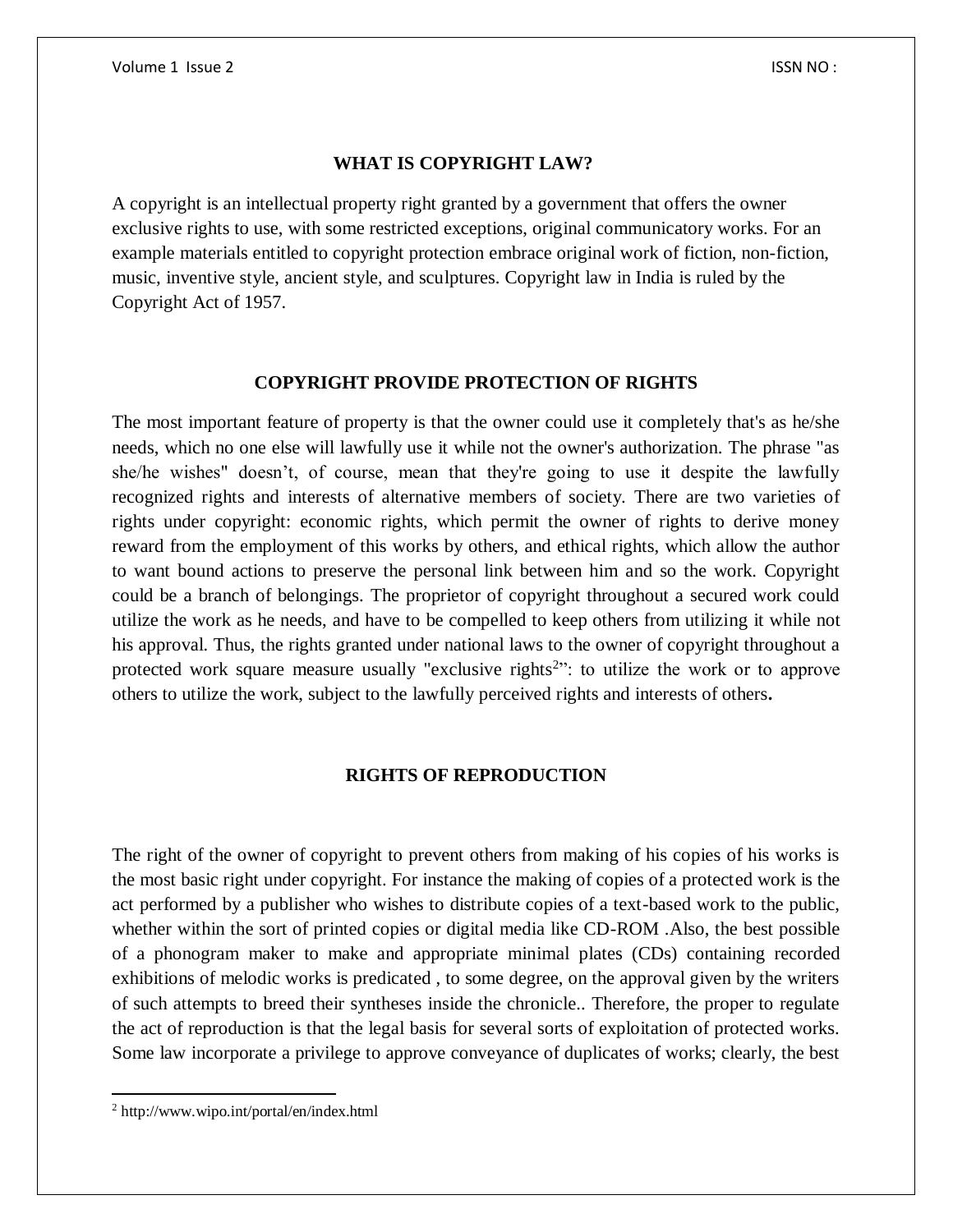possible of propagation would be of little worth if the proprietor of copyright couldn't approve the appropriation is generally dependent upon fatigue upon first deal or other exchange of responsibility for duplicate, which is made with me approval of the rights proprietor. This means that, after the copyright owner has sold or otherwise transferred ownership of a specific copy of a piece , the owner of that replicate may eliminate it without the copyright owner's further permission, by giving it away or maybe by reselling it. TRIPS Agreement, have perceived a different ideal for PC programs, various media works and phonograms<sup>3</sup>. The privilege of rental is legitimized in light of the fact that innovative advances have made it simple to rehash these sorts of works; involvement with certain nations has demonstrated that duplicates were made by clients of rental shops, and in this way , that the best possible to direct rental practices was essential to shield the copyright proprietor's privilege of proliferation There are a few demonstrations of imitating a piece which are special cases to the general principle, since they are doing not require the approval of the creator or other proprietor of rights; these are known as "impediments" on rights. The development of advanced innovation, which makes the chance of making high-calibre, unapproved duplicates of works that are for all intents and purposes unclear from the source, has raised doubt about the proceeded.

# **RIGHT OF PUBLIC, PERFRORMANCE, BROADCASTING AND COUMMUNICATION TO GENERAL PUBLIC**

Under national law, a public performance is taken into account as any performance of a piece at an area where the general public is or are often present, or then again at a territory not open to general society, yet where a significant number of people outside the ordinary hover of a family and its storeroom social associates is available. On the idea of the proper of public performance, the author or other owner of copyright may authorize live performances of a piece , like the presentation of a play during a theatre or an orchestra performance of a symphony during a hall .Open execution additionally incorporates execution by methods for chronicles; in this manner, melodic works epitomized in phonograms are considered "freely performed" when the phonograms are played over intensification hardware in such places as discotheques, planes, and shopping centres. The right of broadcasting covers the emission by wireless means for members of the general public within range of the signal, whose hardware permits gathering of sounds or of pictures and sounds, regardless of whether by radio, TV, or satellite. Under the Berne Convention, owners of copyright have the prerogative of authorizing public performance, broadcasting and communication to the general public of their works. Under some national laws, the privilege of the creator or other proprietor of rights to approve broadcasting is supplanted, in

 $\overline{\phantom{a}}$ 

<sup>3</sup> World intellectual property organisation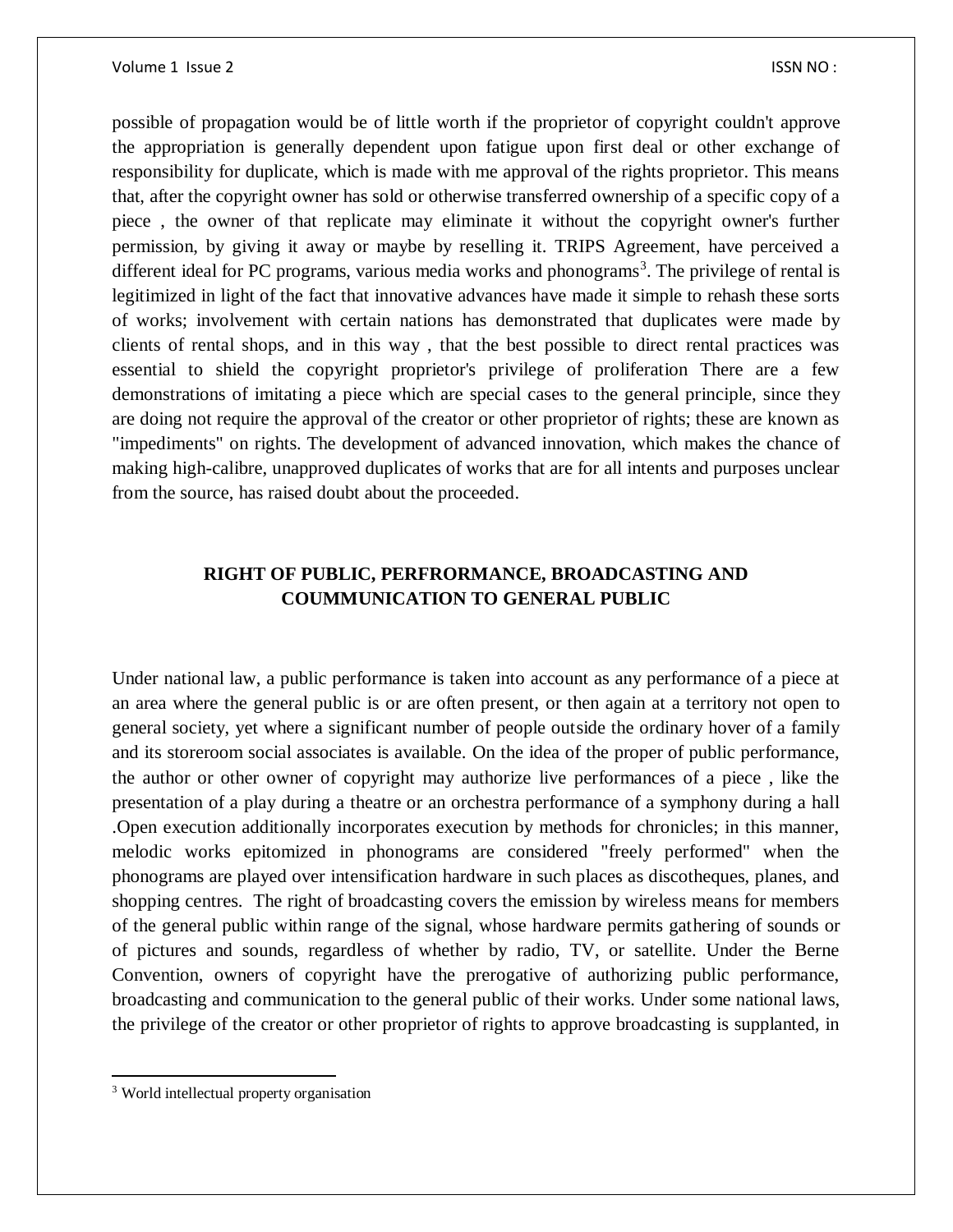specific conditions, by a privilege to fair compensation; albeit such a confinement on the telecom right is a littler sum and less normal.

#### **TRANSFER AND ADAPTION RIGHTS**

The acts of translating or adapting a bit protected by copyright conjointly need the authorization of the owner of rights. Translation means the expression of a bit throughout a language other than that of the primary version. Adaptation is usually understood as a result of the modification of a bit to create another work. Translations and diversifications are measures works protected by copyright. Therefore, therefore on breed and publish a translation or adaptation, authorization should be obtained from each the owner of the copyright inside the first work and of the owner of copyright within the translation or adaptation. Economic rights of the type mentioned higher than square measure usually transferred or assigned to different homeowners sometimes for a total of money or royalties hoping on the projected usage of the work. However, the second variety of rights, ethical rights, will ne'er be transferred. They always stay with the primary author of the work.

#### **COPYRIGHT TRANSFER**

Numerous inventive works secured by copyright require money related speculation and expert abilities for their generation and further dispersal and mass dissemination. Activities like book publishing, audio recording or film producing are usually undertaken by specialized business organizations or companies, and indirectly by the authors. For the most part, creators and makers move their privileges to those organizations by method for authoritative understandings, proportionally for pay. The compensation may take different forms, like payment payments, or royalties supported a percentage of revenues generated by the work. The transfer could affect all the economic rights or only some of them. The transfer or assignment could also be granted for a selected period of your time and a limited territory, or for the duration of the complete term of copyright and worldwide. Hence the copyright owner of a completely unique could assign to at least one publisher the rights to publish the book in English, for a selected territory, say, the use of America, and for a period of 20 years. Or he may plan to assign to an equivalent person the rights to publish the novel in English worldwide, and for the duration of copyright. The combinations here are many and depend upon the negotiations between the parties. As we've seen, assignments and transfers entail important consequences for the author. Legally, the assignee is vested with the rights that have been contractually transferred to him. He thus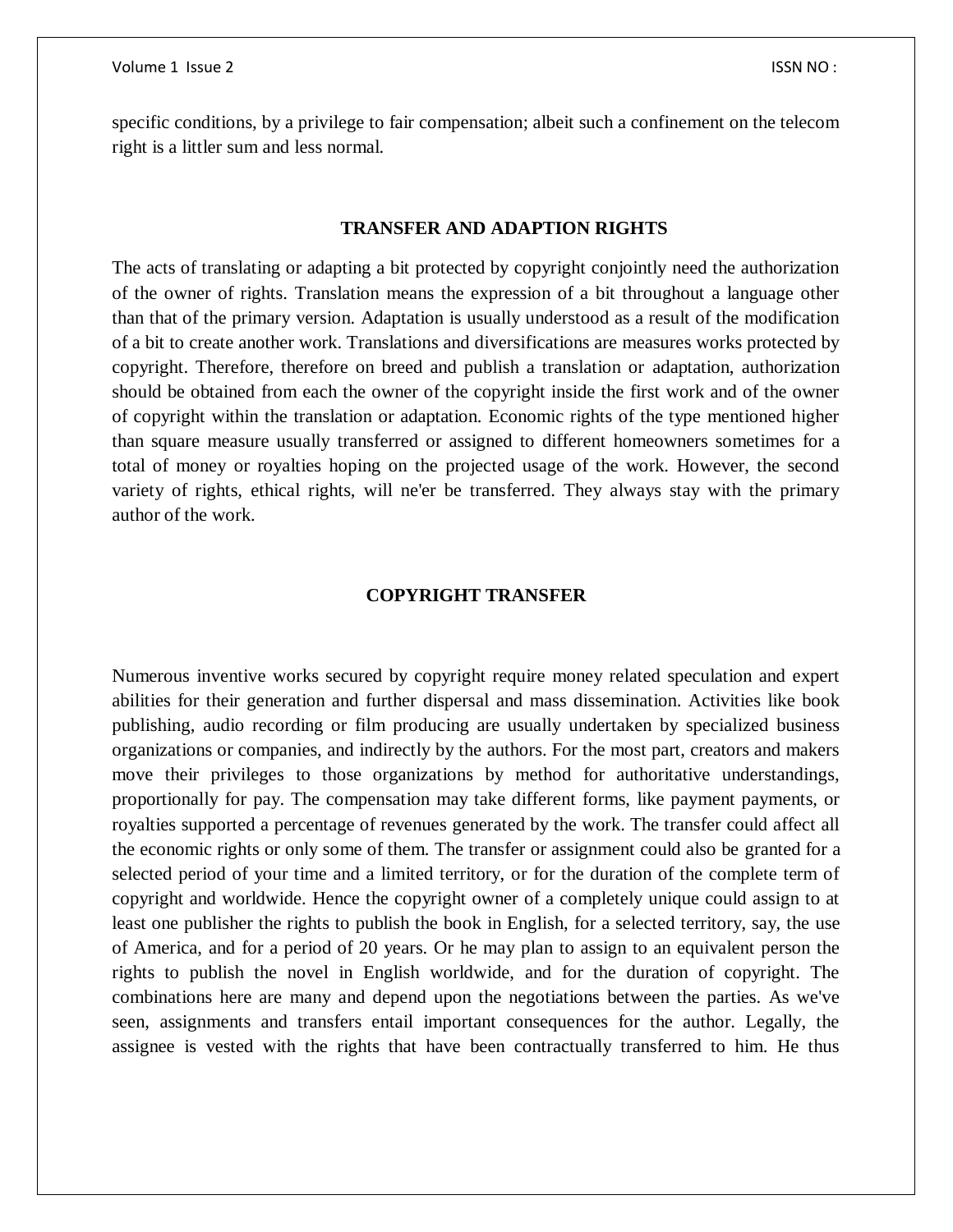becomes the new owner of such rights, for the agreed period of your time and territory<sup>4</sup>. It is thus important that the author be aware of the results of such an operation. This is why many national copyright laws contain provisions requiring that assignments be made in writing and signed by or on behalf of the assignor, so as to be valid or effective. Such requirement helps to make sure that the author is cognizant about the rights he's parting with, at what price, and on what conditions.

# **LIMITATIONS ON RIGHTS**

The first limitation is that the exclusion from copyright protection of certain categories of works. In some countries, as you've got heard, works are excluded from protection if they're not fixed in tangible form; for instance ,a bit of movement would just be ensured once the developments were recorded in move documentation or recorded on tape. In certain nations, additionally, the writings of laws, court and regulatory choices are barred from copyright security.

The second classification of constraints on the privileges of creators and different proprietors of copyright concerns specific demonstrations of abuse, typically requiring the approval of the proprietor of rights, which may, under conditions spread out in the law, be evaded approval. There are two fundamental sorts of impediments during this class<sup>5</sup>:

1) Free uses, which are acts of exploitation of works which will be administered without authorization and without an obligation to compensate the owner of rights for the use;

2) Non-voluntary licenses, under which the acts of exploitation could also be administered without authorization, but with the requirement to compensate the owner of rights.

Notwithstanding explicit free uses identified in national laws, the laws of certain nations perceive the idea alluded to as use or reasonable managing, which permits utilization of works without the authorization of the owner of rights, taking under consideration factors like the following: the character and purpose of the utilization , including whether it's for commercial purposes; the nature of the work used; the quantity of the work utilized in reference to the work as a whole; and therefore the likely effect of the utilization on the potential commercial value of the work.

# **EXECUTION OF RIGHTS**

<sup>4</sup> Indian Copyright Act, 1957

<sup>5</sup> http://www.wipo.int/portal/en/index.html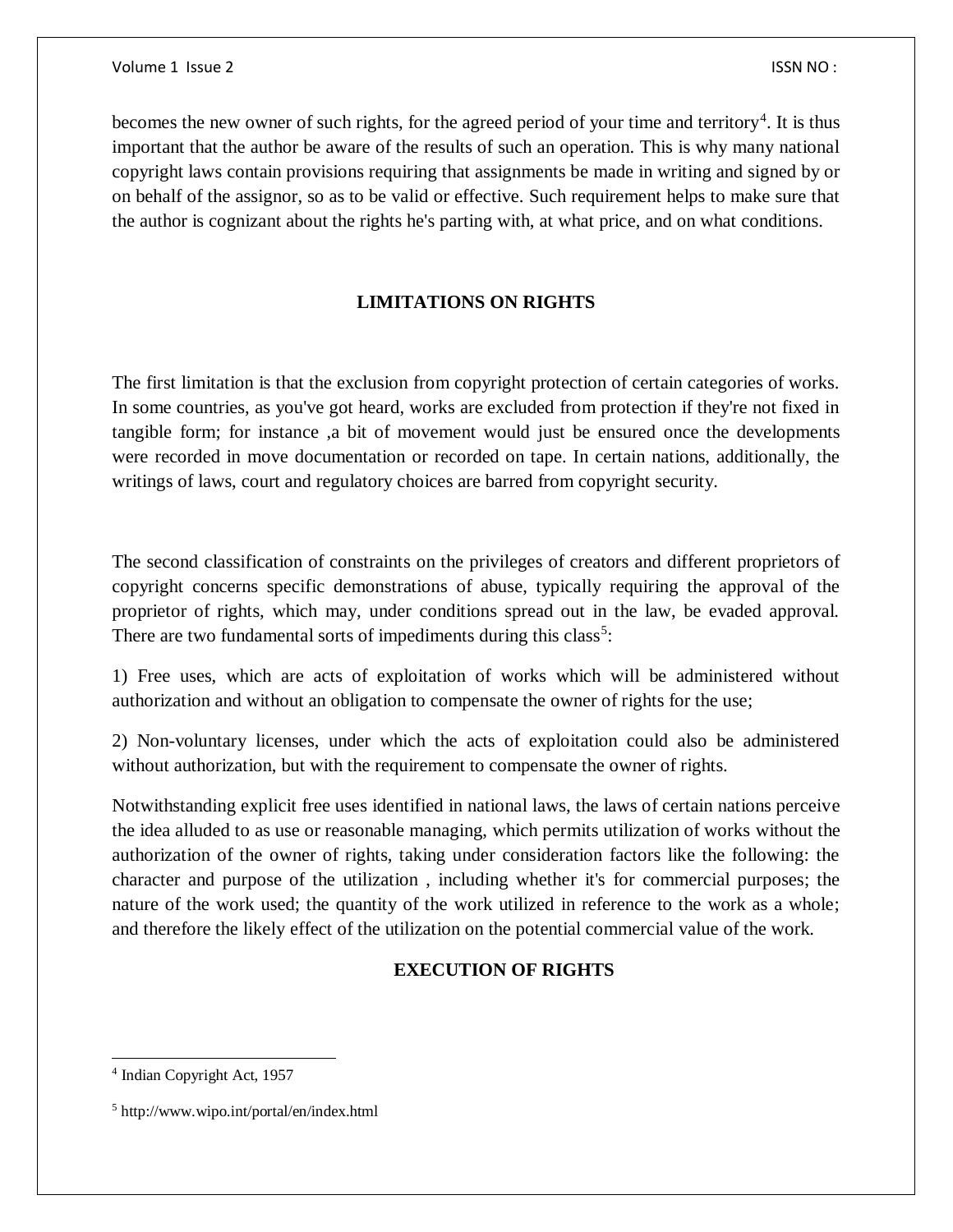The Berne Convention contains not many arrangements concerning implementation of rights, yet the advancement of most recent national and worldwide authorization principles has been emotional as of late, because of two chief components<sup>6</sup>. The first is that the dashing advances inside the innovative methods for creation and use (both approved and unapproved) of ensured material, and particularly , computerized innovation, which makes it conceivable to transmit and make ideal duplicates of any "data" existing in computerized structure, including works secured by copyright, anyplace inside the world. The subsequent factor is the expanding financial significance of the development of merchandise and ventures secured by protected innovation rights in the domain of universal exchange; basically, exchange items encapsulating property rights is presently a blasting, overall business. The TRIPS Agreement, which contains detailed provisions on the enforcement of rights, is ample evidence of this new link between property and trade. The following paragraphs identify and summarize some of the enforcement provisions found in recent national legislation, which may be divided into the following categories: enter or temporary measures; common cures; criminal authorizations; measures to be taken at the outskirt; and measures, cures and endorses against maltreatment in regard of specialized gadgets.

Centre or temporary measures have two purposes: first, to prevent encroachments from happening, especially to stop the passage of encroaching merchandise into the channels of trade, including section of imported products after freedom by customs; and second, to save pertinent proof in reference to a supposed encroachment.

Common cures repay the proprietor of rights for financial damage endured because of the encroachment, for the most part inside the kind of money related harms, and make a proficient hindrance to advance encroachment, frequently inside the kind of a legal request to obliterate the encroaching merchandise and in this way the materials and executes which are dominatingly utilized for delivering them.

Criminal sanctions are intended to punish those who wilfully commit acts of piracy of copyright and related rights on a commercial scale, and, as in the case of civil remedies, to deter further infringement. The purpose of punishment is served by the imposition of considerable fines, and by sentences of imprisonment according to the extent of penalties applied for crimes of corresponding seriousness, particularly in cases of repeat offenses.

# **BENEFITS FOR DEVELOPING COUNTRIES FROM COPYRIGHT PROTECTION**

There are cultural, as well as economic benefits. That copyright likewise has to do with culture. These days abstract and imaginative works turned into an extremely wide idea, remembering for

<sup>6</sup> World intellectual property organisation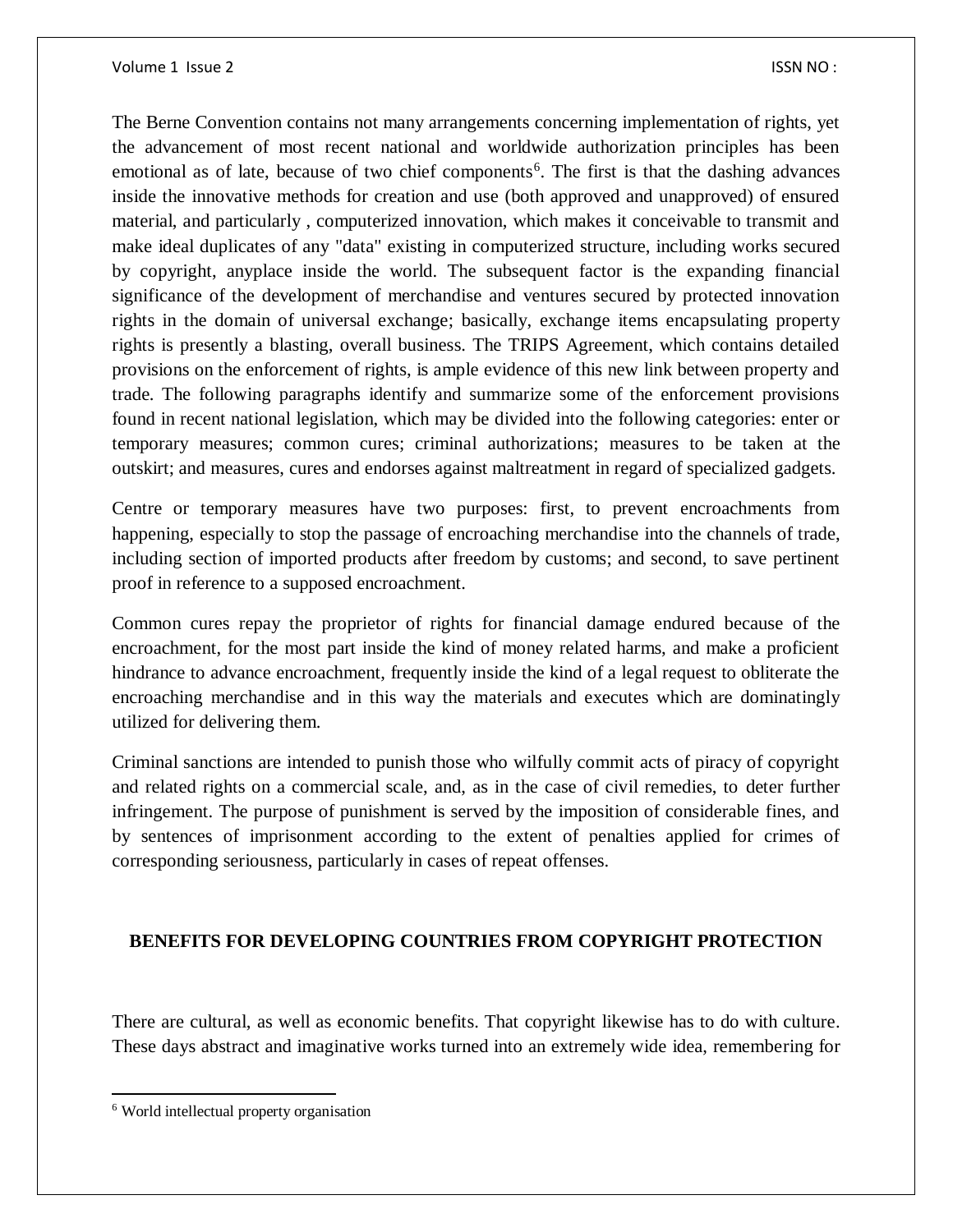truth the social part, the creative network, yet in addition the information innovation industry, or all the more explicitly PC program industry . A large amount of cash could be invested in making a computer virus, or film or a TV program. But if as soon together copy is out on the market, everybody is allowed to repeat it, then the earning potential is gone and there'll be no incentive to create or further invest.

First, if protection were to be limited only to national works, foreign works would be allowed into the local market with none copyright cost. The dangerous result's that buyers might turn their backs on nationally made products and buy foreign but less costly products. National culture, whether it's the music, or book or other industry may, therefore, suffer<sup>7</sup>.

Second, one can't stress enough the increases that neighbourhood craftsmen and makers, regardless of whether in creating nations or not, may get from insurance of their works abroad. Neighbourhood markets could likewise be constrained and there's a necessity to get incomes from social items that are traded and showcased outside. The income generated from the exploitation of a piece on foreign soil may exceed substantially the revenues that are reaped from its national exploitation. And one has got to remember that an artist or a creator from a specific country won't, altogether likelihood, enjoy protection abroad, if foreign authors and artists are not also themselves to grant protection in their country<sup>8</sup>.

# **CASE LAWS**

# **CASE NAME**- R.G. Anand vs. Delux Films and Ors. AIR 1978 SC 1613<sup>9</sup>

• **CASE FACT** – The appellant, R.G. Anand, a designer by service and furthermore a play writer, screenwriter and maker of a few stage plays, composed and produced 'HUM HINDUSTANI' in 1953. It ran successfully and was re-staged in 1954, 1955 and 1956.In 1955, began to make a motion picture name 'New Delhi' which offended party accumulated, depended on his play, 'Hum Hindustani' and the respondent was guaranteed that it was not really . In 1956 movie released and after viewing the movie the plaintiff filed a suit for infringement of his copyright of his play. The plaintiff demands compensation which includes damages, account of profits and a permanent injunction against the defendants restraining them from exhibiting the movie.

<sup>7</sup> Indian Copyright Act 1957

<sup>8</sup> Indian Copyright Act 1957

<sup>9</sup> R.G. Anand vs. Delux Films and Ors., AIR 1978 SC 1613 (INDIA)